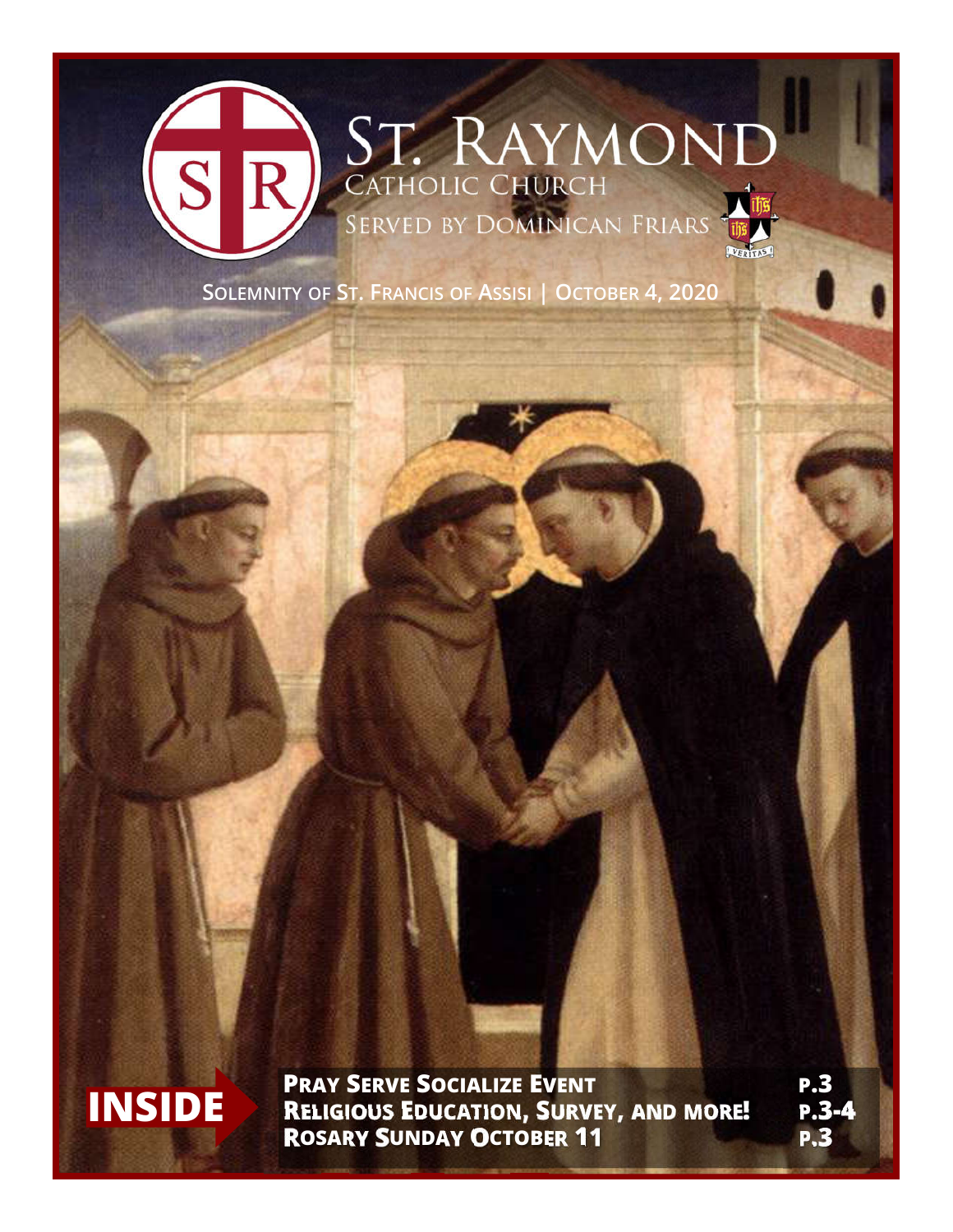# **SCHEDULE LITURGY <sup>2</sup>**

**ALL EVENTS ARE STREAMED ON FACEBOOK AT facebook.com/straymondmp/live**

**ALL MASSES ARE ALSO STREAMED ON YOUTUBE AT straymondmp.org/youtube**

**WEEK OF OCT. 5-10, 2020**

| 8:15 am M-Sat. | Mass                         |
|----------------|------------------------------|
| 10:00 am W     | Bible Study (below)          |
| M-F            | Prayer/Devotional            |
| M-Th.          | Rosary                       |
| F.             | <b>Stations of the Cross</b> |
|                |                              |

#### **SATURDAY, OCTOBER 10, 2020**

8:15 am Morning Mass<br>5:00 pm Vigil Mass Vigil Mass

#### **SUNDAY, OCTOBER 11, 2020**

8:00 am Sunday Mass 10:00 am Sunday Mass Sunday Mass

RSVP for weekend Masses at www.straymondmp.org/eventbrite

\*\* Please visit straymondmp.org for the latest schedule for the day.

# **BIBLE STUDY**

The St. Raymond Small Group Bible Study meets on **Wednesdays from 10:00 am to 11:30 am** on Zoom. The group discusses the readings for the  $\geq$ upcoming Sunday. If you would like



more information, please contact Christine Galvez at chrisgalvez@aol.com.

# **SPECIAL COLLECTIONS SCHEDULE**

Due to COVID, many of the yearly collections have been rescheduled. Below is the current schedule of upcoming special collections:

Sunday, Oct. 11—Rosary Sunday (new date!) Sunday, Oct 18—World Mission Sunday

Donations for special collections will be accepted at our outdoor Masses and online at straymondmp.org/donate/

## **MASS INTENTIONS**

**Sat., Oct. 3, 5:00 pm** Mary Galdes *Solemnity of St. Francis of Assisi, Co-Patron of the Archdiocese of San Francisco*

| Sun., Oct. 4, 8:00 am                                                                                               | Armando Maestrini †                                               |
|---------------------------------------------------------------------------------------------------------------------|-------------------------------------------------------------------|
| 10:00 am                                                                                                            | Charles Galdes †                                                  |
| 5:00 pm                                                                                                             | St. Raymond Parish                                                |
| Mon., Oct. 5, 8:15 am                                                                                               | Rick Imperial †                                                   |
| Bl. Francis Xavier Seelos, Priest (m); Bl. Raymond of Capua,<br>Priest, OP (m)                                      |                                                                   |
| Tue., Oct. 6, 8:15 am                                                                                               | The Galvez, Herborn, & Ritzen<br>Families, Both Living & Deceased |
| St. Bruno, Priest (m); Bl Marie Rose Durocher, Virgin (m)                                                           |                                                                   |
| Wed., Oct. 7, 8:15 am                                                                                               | Alice Whelan Lussier †                                            |
| Our Lady of the Rosary (F)                                                                                          |                                                                   |
| Thur., Oct. 8, 8:15 am                                                                                              | Joseph Merkert †                                                  |
| Fri., Oct. 9, 8:15 am                                                                                               | Josi Dominguez                                                    |
| St. Louis Bertrán, OP, Priest (m); St. Denis, Bishop, and<br>Companions, Martyrs (m); St. John Leonardi, Priest (m) |                                                                   |
| Sat., Oct. 10, 8:15 am                                                                                              | Cora Espeleta                                                     |
| Sat., Oct. 10, 5:00 pm                                                                                              | The Nelson Family, Both<br>Living & Deceased                      |
| Our Lady of the Rosary                                                                                              |                                                                   |
| Sun., Oct. 11, 8:00 am                                                                                              | The Ruocco Family, Both<br>Living & Deceased                      |
| 10:00 am                                                                                                            | Charles Galdes †                                                  |
| $5:00 \text{ pm}$                                                                                                   | St. Raymond Parish                                                |
|                                                                                                                     |                                                                   |

*S—Solemnity F—Feast M—Memorial m—Optional Memorial*

To request a Mass Intention, please contact the parish office.

## **SUNDAY READINGS**

Oct. 4, 2020 (Solemnity of St. Francis of Assisi) Reading 1: 1 Kings 19:16b, 19-21 Responsorial Psalm: Psalm 16:1b-2A & 5, 7-8, 11 Reading 2: Galatians 6:14-18 Gospel: Matthew 1:25-30 straymondmp.org/wp-content/uploads/2020/09/

Oct. 11, 2020 (Our Lady of the Rosary) Reading 1: Zechariah 2:14-17 Responsorial Psalm: Luke 1:46-55 Reading 2: Acts 1:12-14 Gospel: Luke 1:39-47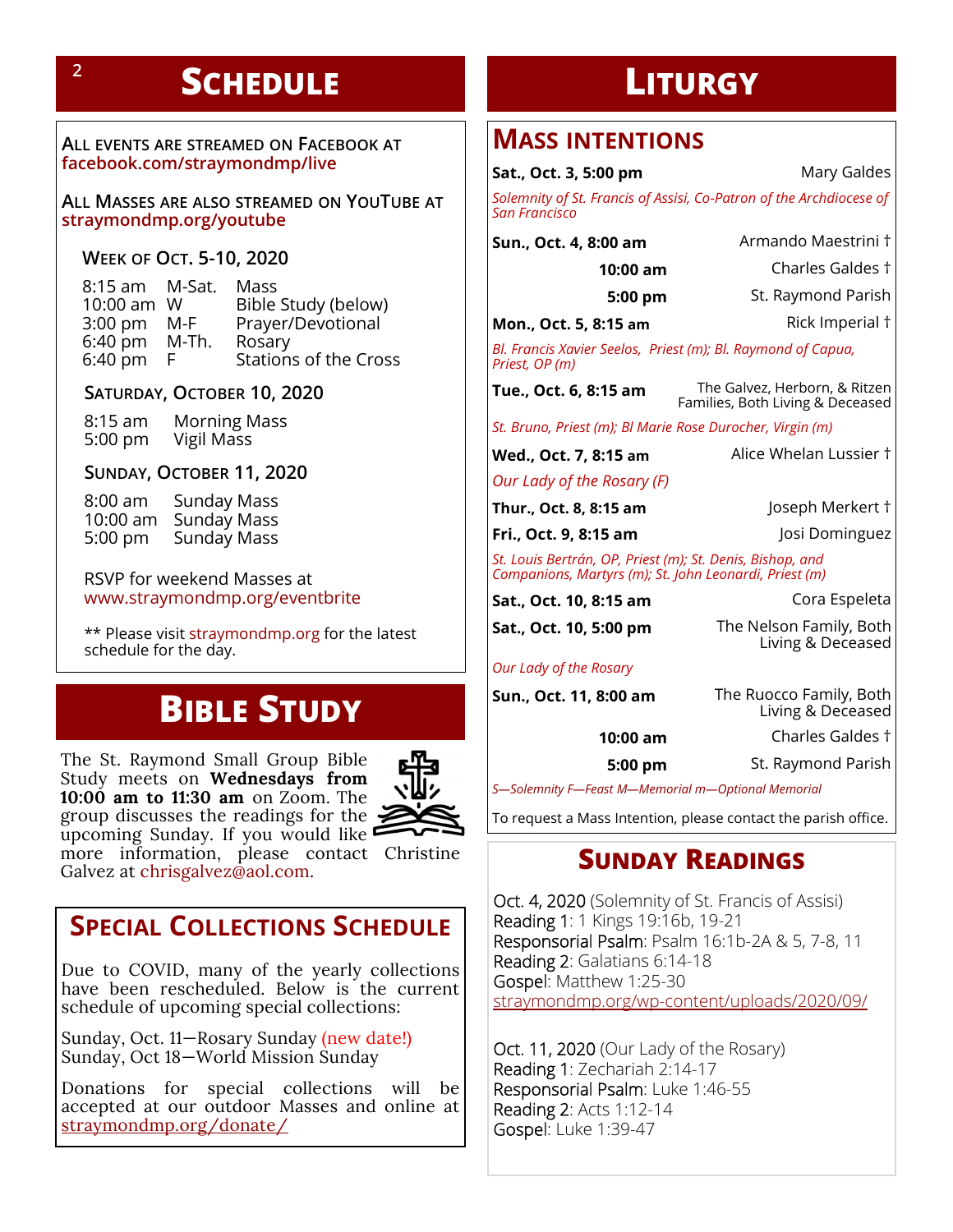## **OCTOBER SPECIAL EVENT**

#### **OCT. 17 & 24, 2020 8:15 AM LIVE; 1:30 PM ZOOM**

How can we, as the St. Raymond Family, pray, serve and socialize during the Covid era? In spite of sickness, death, loneliness, and any kind of calamity, we are the Body of Christ. We are in this together and will continue to love the Lord, our God, with all our hearts, minds, souls and strength!

Discover St. Raymond Parish's **PRAY, SERVE, SOCIALIZE** initiative at one of two scheduled events. Choose **October 17th or 24th**; and, you can choose either **Zoom (1:30pm) or on-campus (8:15am** outdoors with all Covid protocols). This is for EVERYONE without exception-- every soul who has some connection to this place—is encouraged to choose one of the event times and forge a fresh bond with this Body! *This is not a new club or ministry to join—this is for us to grow our bond. There are ways we can live our faith as community that MUST be shared!*

Whether you prefer Zoom or in-person, please use **Eventbrite to RSVP.** 

**In-Person:** eventbrite.com/e/122822765197 **Zoom:** eventbrite.com/e/122823306817

Those coming in-person: Come to the **8:15am** Daily Mass on either the  $17<sup>th</sup>$  or  $24<sup>th</sup>$  of October-the Mass itself will serve as our "Opening Prayer"—there's no better way to start the day! Bring a bagged snack to have after Mass, while together we'll explore this new adventure as a parish family!

Those coming on Zoom: After you've made your RSVP on Eventbrite, you'll be receiving a link to join the Zoom at **1:30pm** on either the  $17<sup>th</sup>$  or  $24<sup>th</sup>$  of October.

If you are high-school age or older and haven't done so already, be sure to take the parish survey before Oct. 15 at *disciplemakerindex.com*. We can't wait to get together for our **October Special Event: Pray! Serve! Socialize!** 

**Who:** Everyone. **What:** Pray, Serve, Socialize! **When:** October 17 & 24, 8:15am in-person, 1:30pm on Zoom**. Why:** For the love of Christ!

# **PRAYER REQUESTS**

Send in your prayer requests to the Rosary Center at rosarycenter.org/homepage-2/request-prayers/ and the Dominican Nuns at Corpus Christi Monastery at **opnunsmenlo.org/request-prayer.** 



# **THE DOMINICAN STUDENT BROTHERS NEED YOUR HELP**

In the coming weeks you'll hear more about our annual **Rosary Sunday: Dominican Student Appeal**, which supports the education of the 36 young men currently in formation to become your future Dominican priests and religious brothers.

Even during these challenging times, God continues to raise up champions of the faith! If your means allow, your financial support is sincerely appreciated. Your generosity will help give the world great Dominicans to preach and teach the Gospel! Learn more at opwest.org/rs.

We continue to pray that you and your loved ones have been safe and healthy during the pandemic.

**Rosary Sunday is the weekend of October 11th.** 

# **PARISH SURVEY**

### **SURVEY AVAILABLE NOW**

**Please help us learn how our parish can best grow our community's faith lives by completing a 10-15 minute survey as soon as possible.**

- Go to www.disciplemakerindex.com
- *If you don't use the computer* there will be opportunities to complete the survey after weekend Masses, and you can obtain a paper copy by contacting us at 650-323-1755.

The survey will only be **available from now to October 15.** All responses will be confidential, and the parish will only receive information about the community as whole. This information will be invaluable to Father Jerome, our Pastoral Council, and our various ministries as we plan for our church's future and strive to be the best disciples we can be. Thank you for helping with this important project!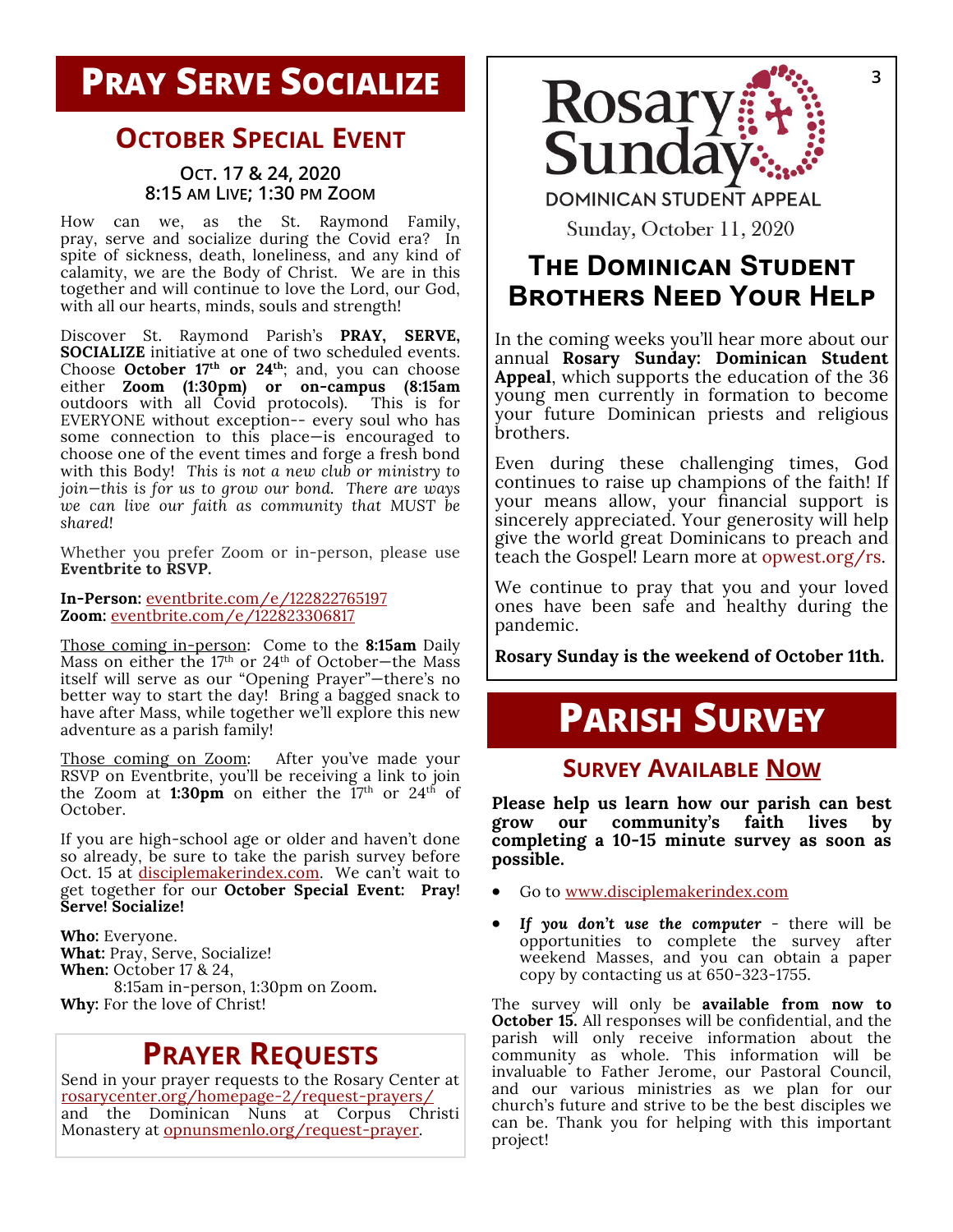# **RELIGIOUS EDUCATION <sup>4</sup>**

### **RELIGIOUS EDUCATION KICK-OFF**

### **OCT 18, 7:00 PM ON ZOOM**

Thank you so much to those of you who have registered your children already - it helps us a lot with planning.

If you haven't registered yet, please do so as soon as possible at straymondmp.org/re/

registration/. We need a good idea of numbers to finish planning the RE year. The last day for RE signups will be October 11.



If you are willing to help out as

a catechist to help facilitate and teach this year, please let us RELIGIOUS EDUCATION

know. We can use all the help we can get.

We look forward to serving our Parish families through a distance-learning Religious Education (RE) program for 2020-2021.

For more information, please contact the parish office at <u>office@straymondmp.org</u>, 650-323-1755, or the Religious Education Coordinator, Camilo Colorado, at ccolorado@straymondmp.org. Thank you and God Bless You!

# **FR. JEROME'S TALKS**



Fr. Jerome's **FIVE** talks— **May Marian Talks** (3 parts), **The Miracles in the Gospel of Mark**, **Near Death Experiences**, **The Characters of the Passion** (3 parts), and **The Three Stages of Christian Life** (3 parts)— are available online at straymondmp.org/fr-jerome-talks.



### **Join us as we Zoom into RCIA**

Discover the Catholic faith! Adults interested in Catholicism are invited to attend the 2020- 2021 **R**ite of **C**hristian **I**nitiation of **A**dults (RCIA). Classes will be held via Zoom until further notice. We may change the day and time depending on class preference.

RCIA is a faith formation series for adults who have never been baptized, or were baptized in another faith and are now considering becoming Catholic. It is also for Catholic adults who never received First Communion or Confirmation. We also welcome those who've been away from the faith and who wish to return, and those who just want to rediscover their faith.

The classes are led by Deacon Tom Kelly and Charlotte Pace from Nativity Parish. After a few weeks of informal inquiry, we will embark on several months of study, prayer and discussion in preparation for the reception of the Sacraments of Baptism, First Communion, and Confirmation at the Easter Vigil, Saturday evening, April 3 (dependent on pandemic protocol). We will accept new participants throughout September and October.

For more information or to sign up, please contact Deacon Tom tkelly@straymondmp.org or 650-670-2200. We will need your email address to send you a Zoom invitation. We look forward to welcoming you.

#### **IMAGE CREDITS**

**Cover** — *Meeting of St. Francis & St. Dominic*, by Bl. Fra Angelico, c. 1429, public domain. **Page 5**—Fresco in the Vatican Palace of Pope Paul V with the mendicant Orders—a Dominican, a Franciscan, and a Carmelite. Photo by Fr. Lawrence Lew, O.P., CC BY-NC-ND 2.0. flic.kr/p/zUntaM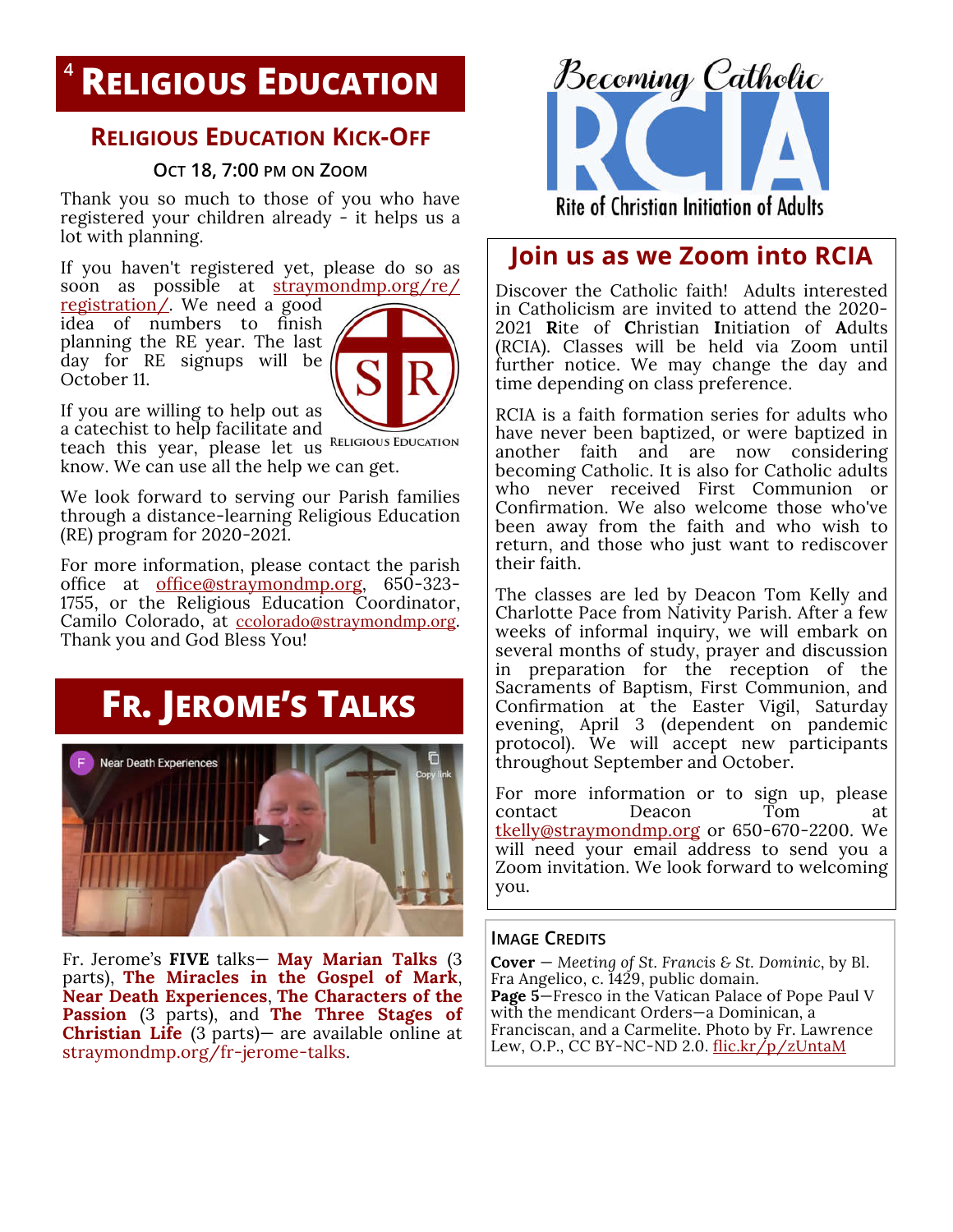# **DOMINICAN CORNER** Seeking the face of

# **WHY IS THE FEAST OF ST. FRANCIS SO IMPORTANT FOR THE DOMINICANS?**

#### **BY FR. JORGE RÁTIVA, O.P.**

It is not unusual to hear some Dominican friars

referring Francis as our father Francis and some Franciscans calling St. Dominic their father as well.

Tradition holds that during Dominic's second visit to Rome in 1216, he met Francis of Assisi in one of the churches there. Both of them were



seeking the Papal approval and confirmation of their respective orders - the Order of Preachers and the Order of Friars Minor. Due to this encounter, a close friendship sprang up between the two, and to this day Dominicans and Franciscans consider themselves close to each other. For instance, in many places it is a tradition for the Franciscans to invite a Dominican to preach and celebrate the Feast Day of Saint Francis and vice versa as a sign of unity in their mission.

To better understand the mission of both Orders, it is important to recall a dream that the Pope had before meeting Francis and Dominic. The Pope had a dream in which the Church was falling apart and he saw two columns sustaining the Church. When the Pope met Francis and Dominic he understood that they were the two columns who will support the Church by their Preaching (the Dominicans) and by their life of poverty (the Franciscans). They both would do what Christ in the Church at Saint Damiano asked from St. Francis, "Rebuild my Since then, Dominicans and Franciscans have been obedient to that command from Christ, rebuilding the Church in times of turmoil and ignorance.

The friendship between Francis and Dominic and the common mission of their Orders is the reason why the Feast Day of St. Francis is very

for the salvation of souls.



### **ARCHDIOCESE & PARISH DOES NOT SHARE PARISHIONER INFORMATION**

Various departments in the Chancery have received inquiries about whether the Archdiocese has shared parishioner contact information with a political campaign. This is in response to their receiving political mailings that identify them as Catholics.

The Archdiocese does not share parishioner information with outside groups in any way. This assuredly did not happen with the participation or consent of the Archdiocese.

Please share this information with others via bulletin, newsletter, and any other means of communication available within parishes or schools.

important for the Dominicans. On this feast of St. Francis, we thank the Lord for his holiness of life and his friendship with St. Dominic. We ask through the intercession of both St. Francis and St. Dominic that both Orders have the wisdom and the courage to continue the mission of rebuilding Christ's Church every time it is needed.

Source: www.holyrosaryparish.org (Houston, TX)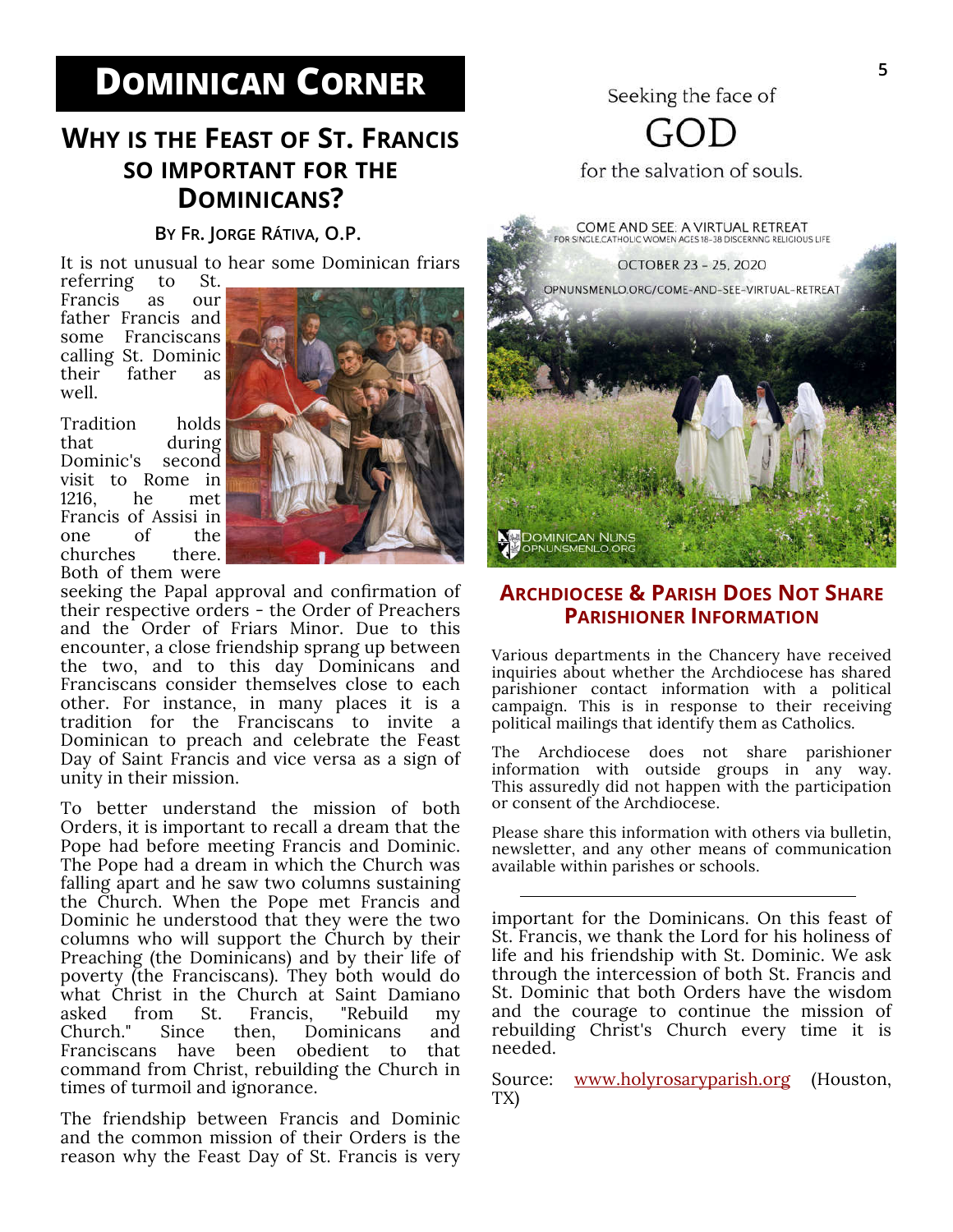# **LAUDATO SI'**



We welcome all on this feast day of St. Francis of Assisi In whose honor **We Pray**

**SEPTEMBER 1- OCTOBER 4** 

#### **Canticle of Creation - St. Francis of Assisi**

O Most High, all-powerful, good Lord God, to you belong praise, glory, honour and all blessing.

Be praised, my Lord, for all your creation and especially for our Brother Sun, who brings us the day and the light; he is strong and shines magnificently.

O Lord, we think of you when we look at him.

Be praised, my Lord, for Sister Moon, and for the stars which you have set shining and lovely in the heavens.

Be praised, my Lord, for our Brothers Wind and Air and every kind of weather by which you, Lord, uphold life in all your creatures.

Be praised, my Lord, for Sister Water, who is very useful to us, and humble and precious and pure.

Be praised, my Lord, for Brother Fire, through whom you give us light in the darkness: he is bright and lively and strong.

Be praised, my Lord, for Sister Earth, our Mother, who nourishes us and sustains us, bringing forth fruits and vegetables of many kinds and flowers of many colours.

Be praised, my Lord, for those who forgive for love of you;

and for those who bear sickness and weakness in peace and patience - you will grant them a crown.

Be praised, my Lord, for our Sister Death, whom we must all face. I praise and bless you, Lord, and I give thanks to you, and I will serve you in all humility.

**We Reflect** - For a few moments, focus your thoughts on the wonders

Of creation mentioned here: The sun, the moon, the stars, water….

All needed for our life. Pick one to look at in nature and

Thank God for.

**We Act** - We ask you today to consider completing and living the pledge to Care for Our Common Home.

To learn more about the St. Raymond Laudato Si' group, please email Colleen Foraker at colleen@colleenforaker.com

# **MARIAN CORNER**

### *FATIMA***: THE NEW MOVIE IS AVAILABLE FOR VIEWING AT HOME**



This recently released film, despite the closing of movie theaters and stay-at-home orders, is gathering viewers and praise. The archbishops and bishops of Boston, Los Angeles, Baltimore, Kansas City, Miami, and Dallas are on video with their positive reviews; and many reviewers and writers have praised the film in print and online. The film has major stars such as Sonia Braga and Harvey Keitel, with a screenplay by Barbara Nicolosi Harrington and direction by Marco Pontecorvo. *FatimaTheMovie.com* offers video trailers, a photo gallery, and complete information on the many ways you can watch the movie on your home screens.

# **FORMEI**

#### PICK OF THE WEEK

**OCEAN OF MERCY** 

LECTIC

PHILIPPIANS

Christ.

**BROTHER FRANCIS:** 

THE BAREFOOT SAINT OF ASSISI If you think you know Francis of Assisi, you're in for a surprise. Discover the astonishing life of Brother Francis, the fun-loving son of wealth and privilege who gave up everything for the sake of

At the dawn of the twentieth century, three voices rose up from<br>Poland–St. Faustina Kowalska, St. Maximilian Kolbe, and Pope St. John<br>Paul II-to proclaim an urgent message, a message powerful enough to alter the course of an age ilunging into spiritual darkness.



ш

⋗

ー<br>N<br>N

#### **LECTIO:** PHILIPPIANS WITH DR. TIM GRAY

Towards the end of his life, under arrest and awaiting trial in Rome, Saint Paul writes a short but powerful letter to the Philippians. In six sessions, Dr. Tim Gray combines insight and practical guidance using the lectio divina disciplines to make the Scriptures come alive in Philippians: Life in Christ.



To sign up for your free FORMED account, please visit formed.org/signup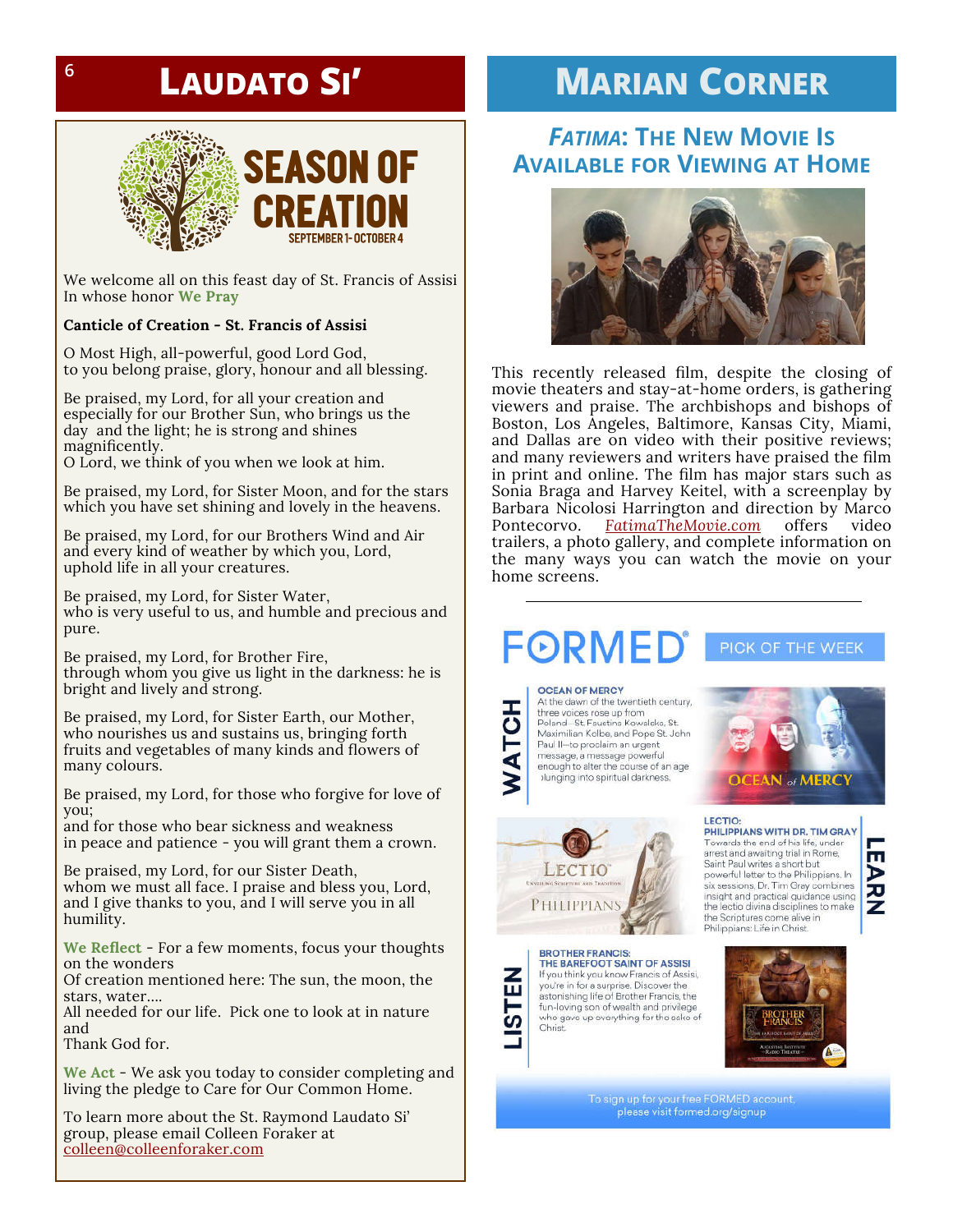# **OCTOBER 4 IS RESPECT LIFE SUNDAY.**

Twenty-five years ago, Pope St. John Paul II wrote that the Gospel of Life is

#### at the heart of Jesus' saving message to the world in his encyclical, *Evangelium vitae*. In taking on human flesh, dwelling among us, and sacrificing his very life for our redemption, Christ reveals the profound dignity of every human person. This God-given dignity does not change with our stage of life, abilities, level of independence, or any other varying circumstance.

**RESPECT** 

**MONTH** 

LIFE

For more information on ways to participate in the Culture of Life, visit the U.S. Conference of Catholic Bishops' website, <u>https://www.respectlife.org/</u> celebrate and in the Archdiocese of San Francisco, https://sfarch.org/culture-of-life.



## **40 DAYS FOR LIFE PEACEFUL PROTEST**

**Where:** Redwood City Planned Parenthood 2907 El Camino Real, Redwood City **When:** Now until Sunday, Nov. 1, 7 am—7 pm **Who:** Prolife volunteers, at least 2 people present at all times between 7am-7pm

"For the last few years my husband, Bob, and I have been praying in Redwood City at 40 Days for Life. It has been a prayerful time with a couple of interesting people stopping by to ask what it is all about. We have met some devout Catholics, living out their commitment to the unborn and their mothers.

"We invite all of you to join us in the effort to protect the most vulnerable unborn babies and the expectant mothers. You can join us in person, or by offering prayers, sacrifices and fasting to support the effort. Sign ups are for 1 or more hours as often as you choose."—Judy

To join in person please contact Jessica Munn to sign up at 650-918-9119 or 650-572-1468 or visit www.40daysforlife.com/redwoodcity.

**LOW-GLUTEN HOSTS**—Low-gluten hosts are available at each Mass (even weekdays). Go to Father's line during Communion and ask for a lowgluten host.

# **CATHOLIC CHARITIES 7**

### **THANK YOU ON BEHALF OF NEWBORNS**

Thank you to the parishes and community partners who recently helped Catholic Charities (CCSF) welcome eight newborns – including two sets of twins – with abundant diapers, wipes, formula, clothes, blankets, and essential items. The hotel CCSF runs in partnership with the City of San Francisco is the largest hotel for families lacking stable shelter in the City, with 71 rooms and a maximum capacity of 222 parents and children. It is a lively place of hope and healing where families work together with our case managers toward a stable future and permanent housing. CCSF also runs two other shelter-in-place hotels in partnership with the County of Marin for families and aging adults experiencing the perils of homelessness during the prolonged coronavirus pandemic.

To support this critical work, and to learn more about all that CCSF does, visit CatholicCharitiesSF.org.

# **TAKE A WALK WITH THE GOSPEL OF MARK**

Join Fr. Xavier Lavagetto, O.P., from the Catholic Community at Stanford, for small group discussions and information on the 1<sup>st</sup> century cultural world. We will be asking **What does Mark have to say to our situation and world?**

Please join our last class on Zoom!

**Oct. 6th, 7:30 pm**—Mark 14-16:20, Last Supper Passion, Death, & Empty Tomb

To join on Zoom, email xavierop@stanford.edu for the password and visit: https://bit.ly/TakeAWalkGospelofMark.

### **VALLOMBROSA RETREAT CENTER**

**"Christ, Our Model of Prayer"** with Fr. Brian Mullady, O.P.—A 1-day Virtual Retreat. Saturday, Oct. 17, 10 am to 4 pm.

**"Taming The Monkey Mind: Dealing with Distractions During Centering Prayer"** - 1-day virtual retreat with Carl McColman. Saturday, Nov. 7, 10 am to 4 pm.

Register at vallombrosa.org/calendar.

### **JESUIT RETREAT CENTER**

**The Whole Language: The Power of Extravagant Tenderness—**Virtual Retreat with Fr. Greg Boyle, S.J. Fri., Oct. 30 at 4 pm—Sun., Nov. 1 at 2 pm. Information available at *jrc.retreatportal.com/events/.*